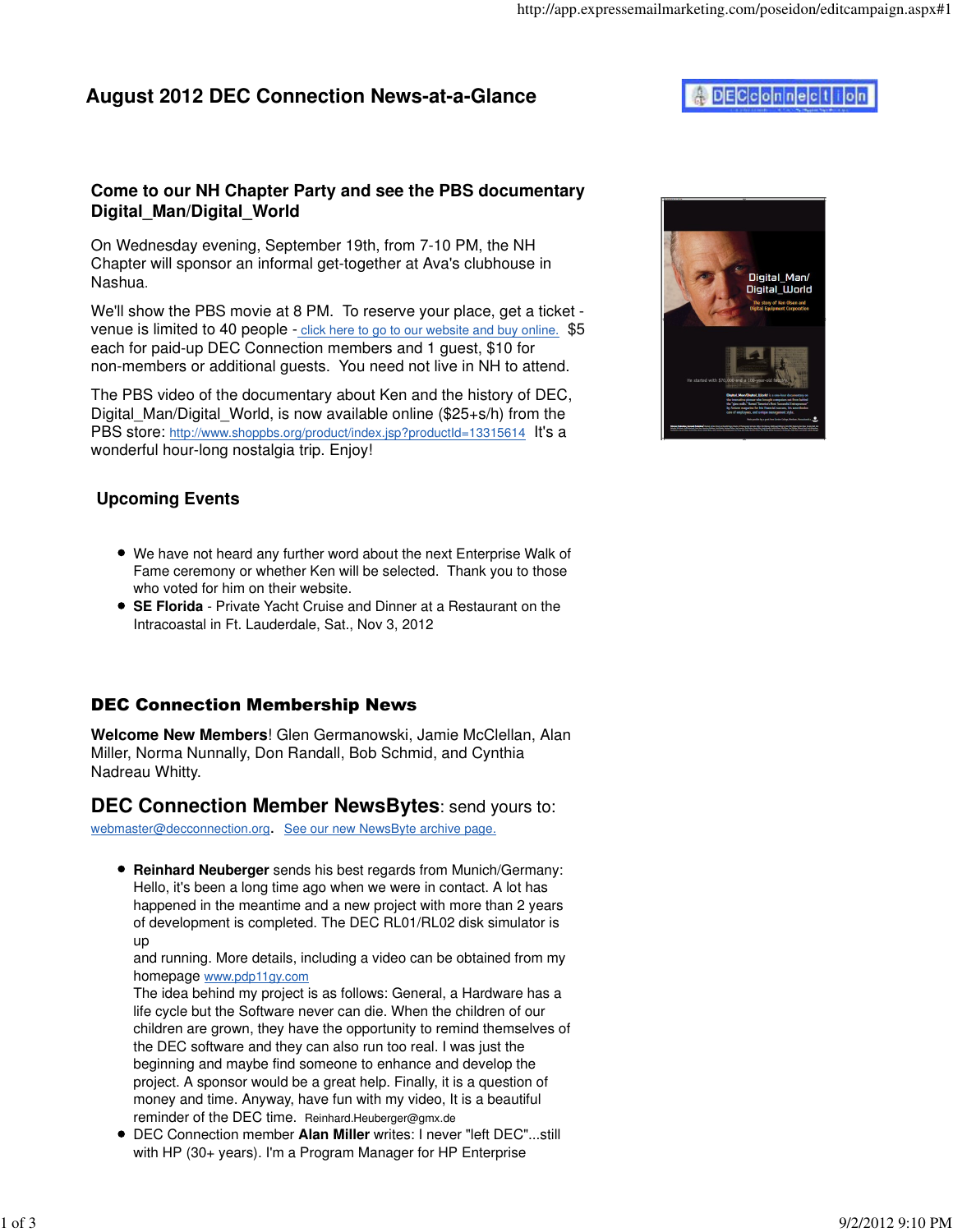Services; currently finishing up a 2-year data center migration project for Coca-Cola in Atlanta. Alan Miller, PMP milleralanh@comcast.net

**John Potucek** (SVO & NIO, 119648) writes in with a **Digital trivia question** for all: Who decided on the TLA (three-letter acronym) for a site? Mostly ALL sites were designated by their location, i.e.: MKO=Merrimack, MRO=Marlboro. WHY was Salem Manufacturing (building = to size of WMO) given the TLA of NIO??? Send your answer to webmaster@decconnection.org and we'll publish it next month (I'll forward them to John as well.) potucek1@comcast.net

**HPAA Advice:** As a former DEC employee you are eligible to join the HPAA (HP Alumni Association). Sign up for their informative newsletter, and LinkedIn job groups.

We have just started two private LinkedIn groups dedicated to job posts:

- "HP Alumni JobLink: Technical and Technical Management"

. . . http://www.linkedin.com/groups?gid=4542027

- "HP Alumni JobLink: Business" (for all jobs other than technical and technical management)

. . . http://www.linkedin.com/groups?gid=4542021

Join at: www.hpalumni.org - editor@hpalumni.org

**If you know someone who is leaving HP**, send them the link to the HPAA's "ASAP Checklist" immediately. It has advice and mutual help – developed by HPAA members – on the many things you have to do before you lose access to HP's internal systems. http://www.hpalumni.org/asap (HPAA membership not required.)

**How to Protect from Identity Theft and Elder Abuse**. Practical advice from an HPAA member who worked on these issues at First Tech Credit Union: http://bit.ly/JwlFod (500KB pdf file)

#### **Sad News Department**

- We send condolences to friends and family of former Digital employees who recently died. Details are on the Memorials page.
	- JJ Goodman of Colorado Springs CO
	- Frank Duffy of Chatham MA
	- Bob Reed of York Beach ME
	- Evan Raine of Milford MA

# **Website Updates**:

- **History and Culture page**: Galen Davis sent in a copy of the original Digital Telephone Book.
- **Links page**: We added a section called Volunteer activities if you have an organization you 'd like to post, email webmaster@decconnection.org
- **NewsByte Archive** will have member notes posted on a cumulative basis.
- Use your **MEMBER SERVICE CENTER**! Use the gold Member Login button if you have paid dues since 2010. There are queries to find members in your area, and forms to submit to update your profile, send your news, DEC stories, and business listings for our public online yellow pages. You can check your dues status and renew your membership online. You can email a small photo for your profile, access or request membership in our LinkedIn Group, and send info for articles such as Featured Entrepreneur.
- DEC Stories submitted by our members and readers We are still collecting your unusual, humorous or just favorite DEC stories. Email them to webmaster@decconnection.org. They should be one page or less and be entertaining to our members. Click on this link to enjoy the ones submitted so far.
- Our Featured Entrepreneur Meet Rita Foley, co-author of Reboot Your